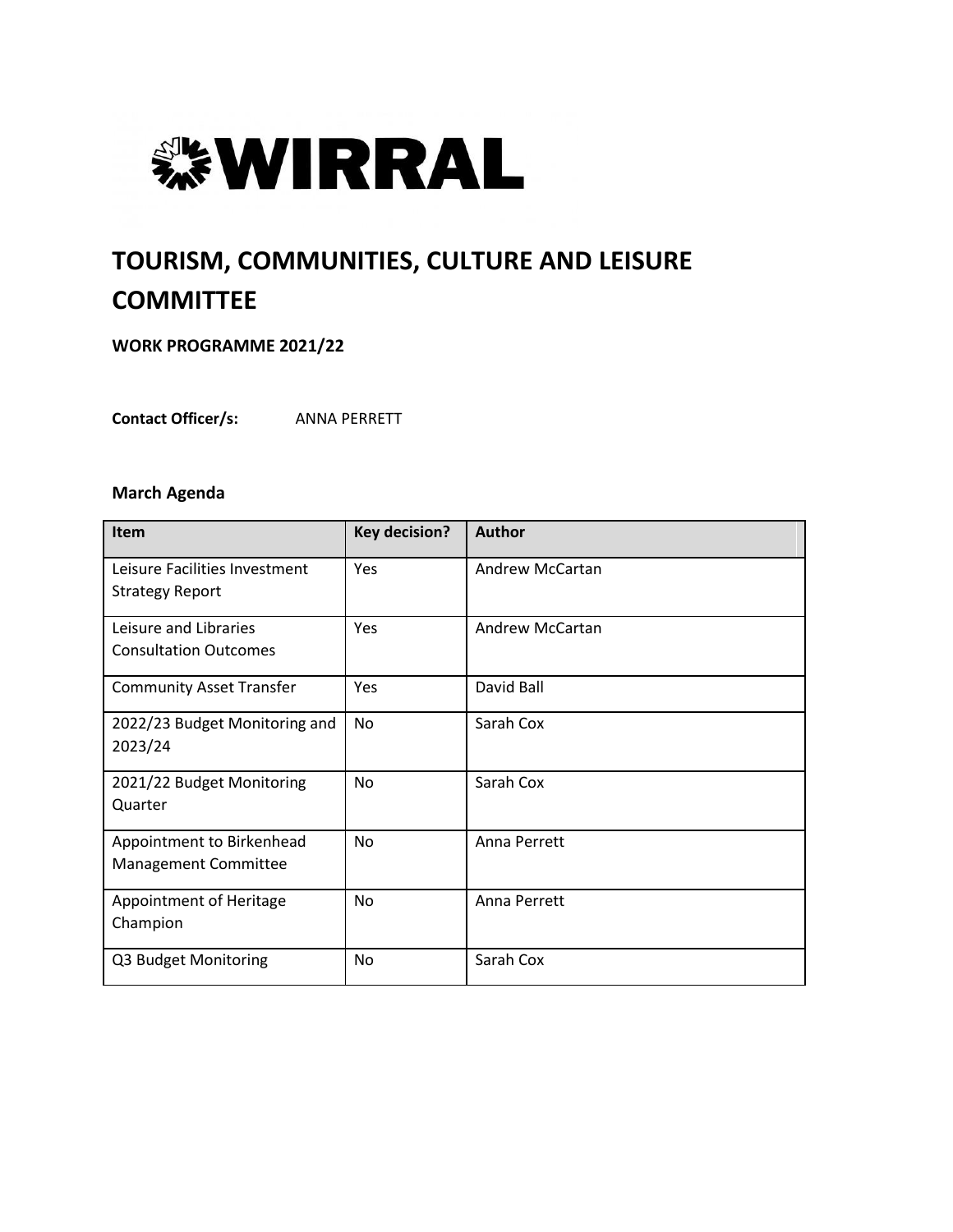## **UPCOMING KEY DECISIONS – WAITING TO BE SCHEDULED**

| <b>Item</b>                                                  | Approximate<br>timescale | <b>Lead Departmental Officer</b> | <b>Wirral Plan</b><br><b>Priority</b> |
|--------------------------------------------------------------|--------------------------|----------------------------------|---------------------------------------|
| The Development of<br>Golf and New<br><b>Operating Model</b> | 2022                     | Andy McCartan                    | <b>Healthy and Active</b><br>Lives    |
| Libraries Strategy<br>and New Model<br>(Update)              | 2022                     | Andy McCartan                    | <b>Healthy and Active</b><br>Lives    |
| West Kirby Marine<br>lake                                    | 2022                     | Andy McCartan                    | <b>Healthy and Active</b><br>Lives    |
| Community Safety I<br>Update                                 | 2022                     | Mark Camborne                    | <b>Healthy and Active</b><br>Lives    |

### **ADDITIONAL AGENDA ITEMS – WAITING TO BE SCHEDULED**

| <b>Item</b>          | <b>Approximate timescale</b> | <b>Lead Departmental</b><br><b>Officer</b> |
|----------------------|------------------------------|--------------------------------------------|
| Battle of Brunanburh | твс                          | Keith Keeley                               |

## **STANDING ITEMS AND MONITORING REPORTS**

| <b>Item</b>                 | <b>Reporting Frequency</b> | <b>Lead Departmental</b><br><b>Officer</b> |
|-----------------------------|----------------------------|--------------------------------------------|
| <b>Financial Monitoring</b> | TBC                        | Shaer Halewood                             |
|                             |                            |                                            |

### **WORK PROGRAMME ACTIVITIES OUTSIDE COMMITTEE**

| <b>Item</b>                           | <b>Format</b> | <b>Timescale</b> | <b>Lead Officer</b> | <b>Progress</b> |
|---------------------------------------|---------------|------------------|---------------------|-----------------|
| <b>Working Groups/ Sub Committees</b> |               |                  |                     |                 |
|                                       |               |                  |                     |                 |
|                                       |               |                  |                     |                 |
| <b>Task and Finish work</b>           |               |                  |                     |                 |
|                                       |               |                  |                     |                 |
|                                       |               |                  |                     |                 |
|                                       |               |                  |                     |                 |
| <b>Spotlight sessions / workshops</b> |               |                  |                     |                 |
| <b>Royden Park</b>                    | Workshop      | 2021             | James               | <b>TBC</b>      |
|                                       |               |                  | <b>Roberts</b>      |                 |